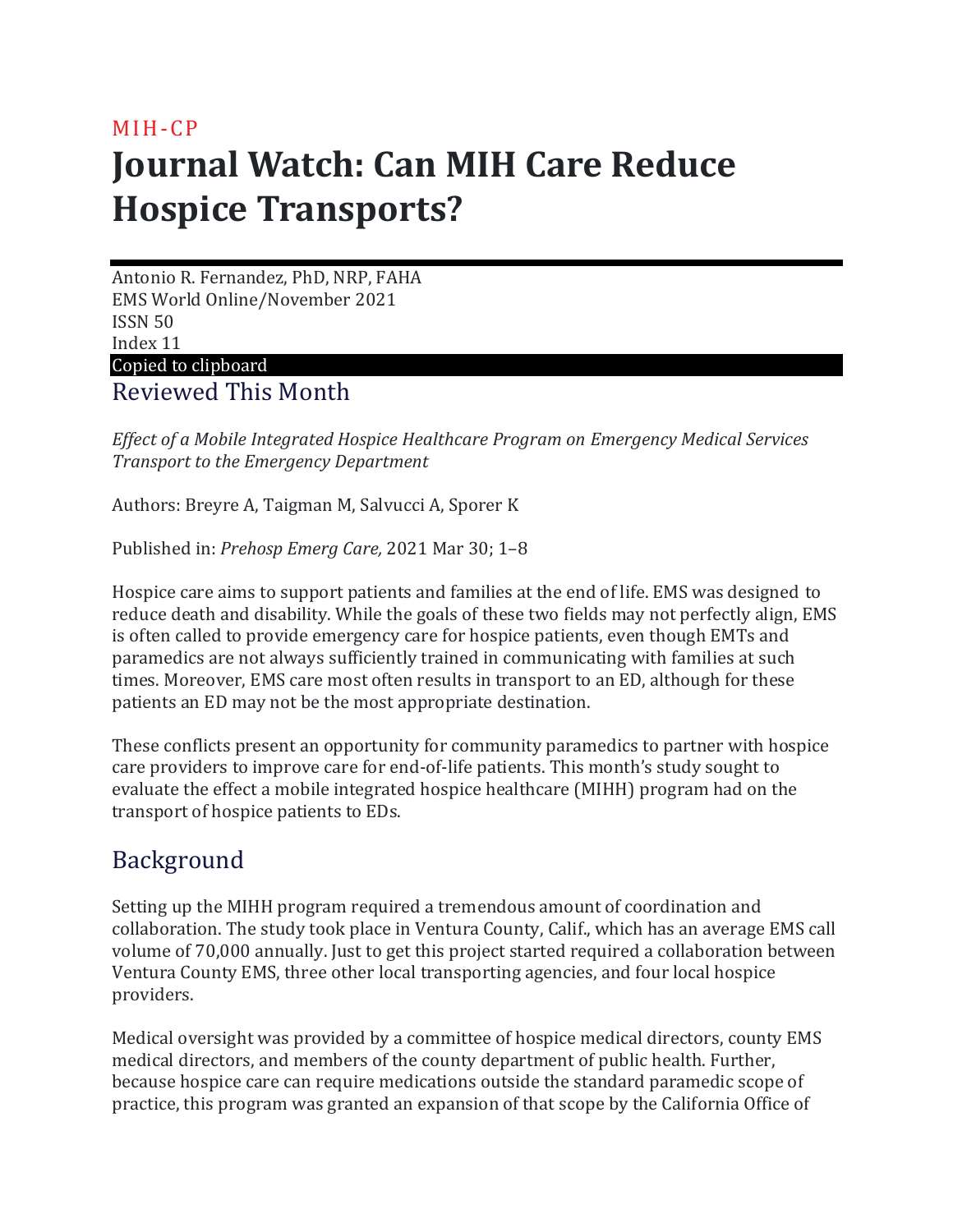Statewide Health Planning and Development. This expansion allowed paramedics trained as part of the MIHH program to carry a "hospice kit" that included haloperidol, lorazepam, morphine, ondansetron, acetaminophen, atropine drops, prochlorperazine, promethazine, bisacodyl, senna, and enemas.

There were 14 paramedics trained as part of the MIHH program. These paramedics had a minimum of 200 hours of training, four years of 9-1-1 experience, and were currently working in the field. MIHH program training required an additional 16 hours of classroom training and 14 hours of clinical experience. Training included palliative care, grief counseling, and crisis counseling, as well as accompanying hospice nurses for home visits and hospice team case reviews.

## Study Parameters

The primary study outcome was the proportion of hospice patients transported to EDs before and after implementation of the MIHH program. The authors also evaluated reasons for patient transport as well as hospice kit utilization. The baseline proportion of hospice patients transported to an ED was recorded six months prior to project initiation (January– June 2015). MIHH training took place during July 2015, the project began in August 2015, and data collection concluded in July 2018.

To be included in the program, patients were required to be enrolled in a hospice program. There were no exclusions based on age, reason for calling 9-1-1, location, or vital signs. MIHH program paramedics were dispatched to the scene when EMS providers on the responding unit determined the patient was enrolled in hospice. MIHH paramedics assumed care of the patient and scene management upon their arrival.

If the emergency was unrelated to the patient's terminal illness, the patient was transported to the ED. For patients not requiring immediate transport, MIHH paramedics consulted with a hospice triage nurse to create and implement a care plan. Care plans included measures to address pain, anxiety, nausea, difficulty breathing, bleeding, and trauma. If the patient was actively dying, comfort measures were provided, as were calming measures and/or grief support for family. A decision was then made to either initiate transport to the ED or transition care to the on-scene hospice nurse.

## Results

There were 523 patients included in the study. The average number of monthly hospice 9- 1-1 calls over the study period was 15. Prior to project implementation, 98 of 122 (80%) hospice patients were transported to the ED by EMS. In the first six months following the start of the project, this percentage dropped to 33%. It fell even further, to 20%, over the last six months of data collection. The odds ratio for hospice transportation to the ED before and after project implementation was 0.125 (95% CI: 0.077–0.201; p<0.0001). This represents an absolute reduction of risk of 46.6% (95% CI: 38.53%–54.72%). There was only one use of the hospice kit.